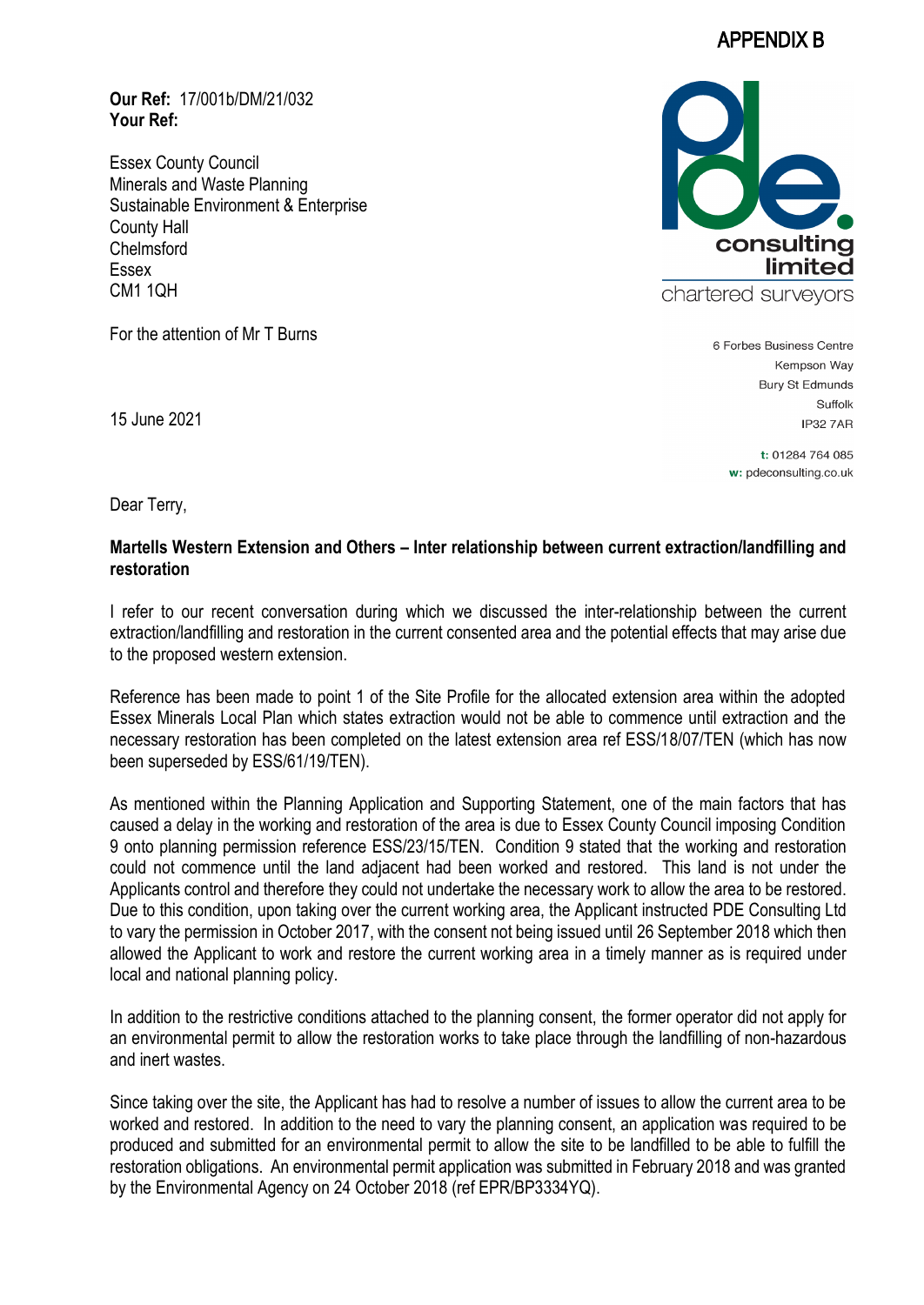Since the issuing of the environmental permit, the Applicant has been progressing with the engineering works to allow the restoration works to commence. The area is consented to accept inert and non-hazardous wastes, given the nature of the two separate waste streams to be landfilled, complex engineering is required to be undertaken prior to the area accepting waste for restoration purposes to create three separate cells for the two waste types.

In 2019 a Construction Quality Assurance (CQA) Plan was produced and subsequently approved by the Environment Agency. The CQA Plan sets out the engineering required for each of the cells proposed within the area and how this is to be undertaken. An artificial geological barrier (AGB) is required to be engineered along the floor of the void and sidewalls, prior to landfilling. The requirements of this AGB differ due to the two waste types to be imported. The non-hazardous cell is required to be engineered with London Clay and be placed to a depth of 1m and compacted to achieve a permeability of 1 x 10-9 m/s. The inert waste cells will also have an AGB of London Clay but is required to achieve a permeability of 1 x10<sup>-7</sup> m/s. During the engineering works independent third party CQA supervision is undertaken to ensure the works are undertaken in accordance with the approved CQA Plan..

Due to the way consented working scheme for the site, there was an insufficient void space created to allow for engineering works to take place straight away within any of the landfill cells. The Applicant first had to extract a quantity of mineral to allow the engineering works to take place.

The Applicant has made good progress within Cell 1 (non haz cell), the mineral has been extracted which has allowed for the engineering works to be completed to allow the area to shortly accept non-hazardous wastes. The Applicant has also commenced the engineering works within the inert waste cells and so will be able to start accepting inert wastes also, which will see the restoration works commencing across the area.

In addition to the previous factors which have caused a delay to the restoration of the current area, under the terms of the existing permissions for the quarry, planning permission reference ESS/61/19/TEN restricts the amount of vehicle movements to 108 HGV movements per day (54 in and 54 out). The permission also limits the sales of extracted minerals to 125,000tpa. The net effect of this permission, read in conjunction with later consents, is to allow for the sale of 125,000t of primary aggregates per annum, the importation of 250,000t of waste per annum, the onward sale of 175,000t of recycled aggregates per annum and a residue of 45,000m<sup>3</sup> per annum then becomes available for site restoration.

This equates to  $30,000m<sup>3</sup>$  of inert waste and  $15,000m<sup>3</sup>$  of non hazardous waste to infill a void space of 600,000m³. The current area contains approximately 200,000t of sand and gravel remaining which will be exhausted in 2 to 3 years time.

As a consequence of the lack of restoration undertaken by the previous operator and the restrictions placed on the consent with regards to the amount of waste which can be imported, the current area cannot be restored within the current timeframe. As such consent is being sought to extend the current restoration end date and to allow for a further 40,000m<sup>3</sup> per annum of non or less recyclable wastes to be imported to the quarry, providing approximately 85,000m<sup>3</sup> of waste to be used in the filling of the current void space to allow the area to be restored sooner than is currently feasible under the current planning conditions.

If consent is granted, once mineral extraction has ceased within the site, it is proposed that the remaining void space will be tipped at a rate of around 85,000m<sup>3</sup> per annum. The site is permitted to take two different waste streams to fulfil the restoration and, therefore, it is expected that inert waste shall account for approximately 70,000m<sup>3</sup> of void per annum with non-hazardous waste amounting to around 15,000m<sup>3</sup> per annum. The filling of the inert waste cells will take approximately four years and the non-hazardous cell will take around 21 years. The proposed western extension area contains 752,900m<sup>3</sup> of void space which will be filled using inert materials. There is a need to balance the rate of extraction of mineral against restoring the land in a timely manner and also fulfilling the restoration objectives of the current extraction area.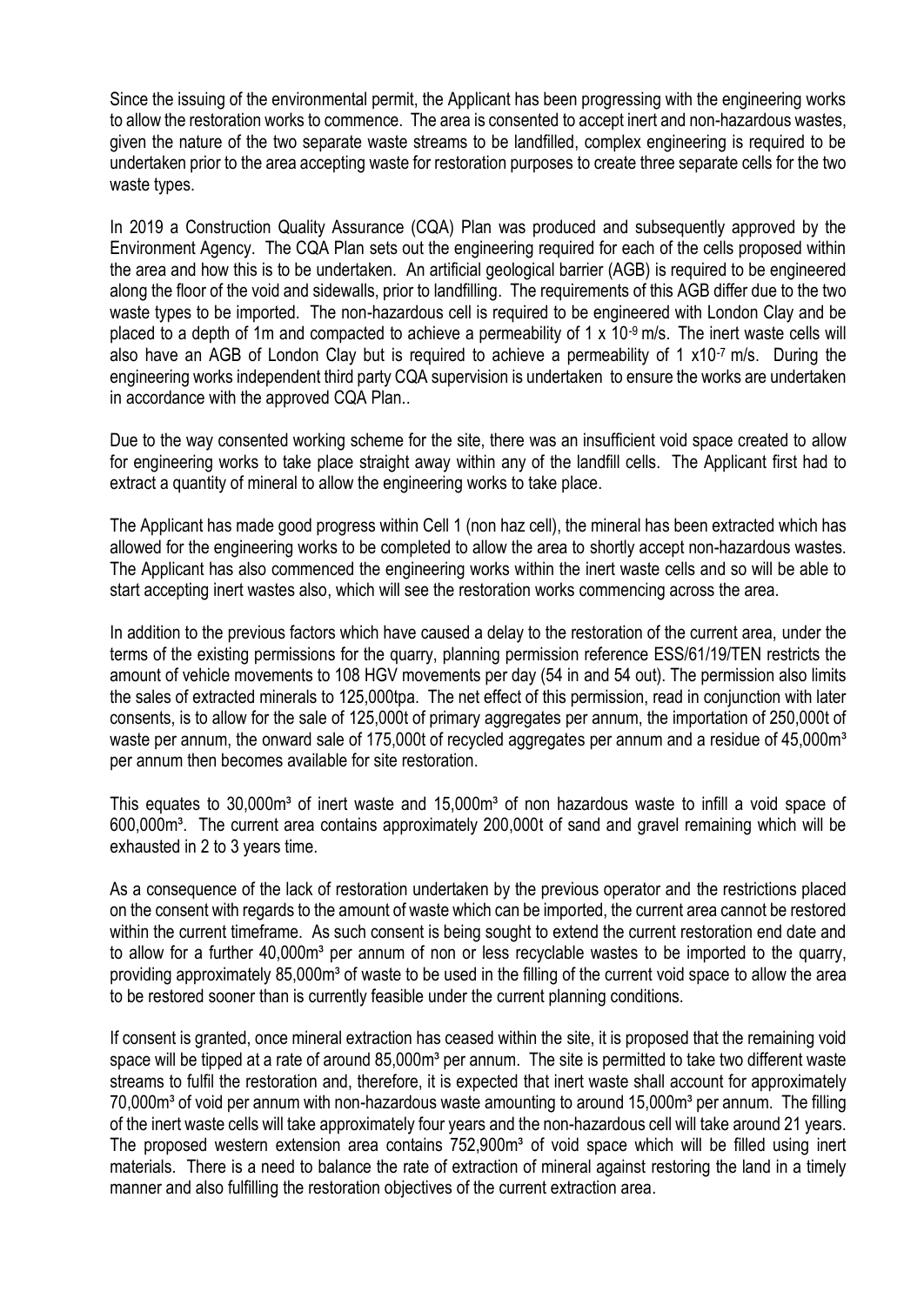Whilst the applications propose to allow the current and proposed extension areas to be worked at the same time, there will be no overlap with regards to mineral extraction and the tipping of inert wastes within both areas. As proposed, once extraction has ceased within the current area, it will commence within the proposed extension. The western extension will be filled at a rate of around 70,000m<sup>3</sup> per annum, the commencement of which will be deferred until 2023 to allow time for a void to be created and also for the inert void in the current working area to be consumed. It is likely infilling shall have been completed in the western extension by 2038 and time will be needed thereafter to complete the restoration. The only area that will be left to be restored within the current area will be the non-hazardous cell, which will take longer due to the nature of the materials and the availability to source these wastes to allow the restoration to be completed.

By working the areas in this way, the restoration of the inert cells will be completed prior to the commencement of the restoration within the proposed western extension area. The non-hazardous waste cell will take longer to complete due to the nature of the wastes to be infilled and the need to balance the working of the proposed extension and current area.

As mentioned within the Supporting Statements there was only 2-3 years remaining of mineral within the current area at the time the application was made and this is obviously now less. The proposed extension area is the only site allocated within the Essex Minerals Local Plan as a preferred site for silica sand extraction. Bucbricks Bunker sand is used by, and contributes to the success of, the elite golf clubs in the UK and to UK golf competition. Of paramount importance to product performance is the consistency of grading and particle shape. SRC Aggregates Ltd produce to a USGA standard and is recognised for this by the only laboratory in the country accredited to test for the industry.

The Applicant's sand products support the RFU Groundsmen Connected programme which is centred around the dissemination of groundskeeping knowledge and providing access to quality, affordable aggregates for the maintenance of our country's grass roots facilities. Specialist turf sands require consistency of grading, cleanliness, and subrounded to rounded particle shape to withstand heavy use.

The Applicant also produces natural filtration grade sands and gravels that require a sub-angular to rounded particle shape in order to capture suspended solids and contaminants in water. A high silica content is essential in a product that must be extremely durable and hard-wearing, allowing it to be precisely graded to facilitate efficient filtering. Sands and gravels currently produced at Martells Quarry are approved countrywide by regional water companies and facilities management businesses in the filtration of rainwater for storage before treatment. The smaller gravel fractions are employed into water filters in domestic applications all the way through to cruise-ship potable water systems.

The NPPF requires the maintenance of at least a ten year landbank to safeguard investment and continued production at existing silica sand extraction sites. If the proposed extension was required to wait until the current area is completely restored this would result in the loss of the only allocated site for silica sand within the County, which would be contrary to national and local policy.

The proposals are in keeping within the how the site and wider area have historically been worked. The site has operated across three parcels of land for a considerable number of years, with mineral processing and waste recycling taking place within the historic areas of the site and extraction and landfilling taking place across two other permitted areas. As such, the proposed developments will not change this aspect which has occurred without complaint for many years.

The Essex Minerals Local Plan and Essex and Southend-On Sea Waste Local Plan has allocated the site as a suitable extension to the existing quarry. The site profiles contained within both policy documents allow the proposed extension to use the existing infrastructure within the wider quarry complex, and do not highlight any concerns with the extension causing unacceptable adverse impacts upon the landscape or residential amenity, provided it is worked on phased basis as proposed.